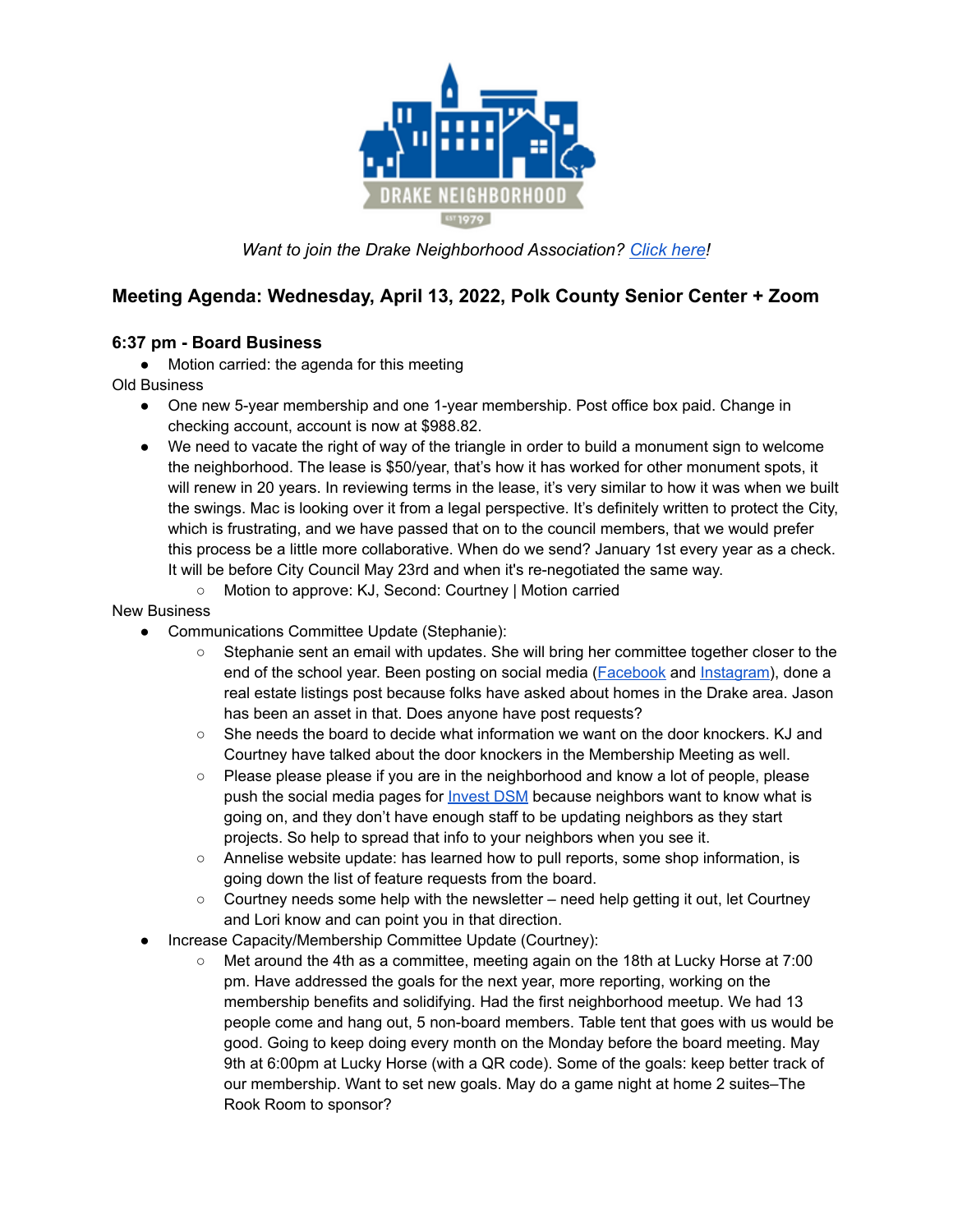- Safe and Inclusive Neighborhood Update:
	- 150th anniversary. There is a steering committee. One date that we will roll in to the celebration: the Art Week Porch Crawl. Sunday June 20th. Before the art festival. More to come in May meeting
- **Special Investment District Quarterly Update** 
	- SID group that works with invest DSM, highlight: do a checkpoint on our focus with Invest DSM, seem like doing a good job at housing stock, building dogtown as a destination, better walkability. Work more with the landlords. Maybe a yard sign campaign to build unity with the neighborhood. Scholarship? Can send out the addresses of the ones being torn down.
	- The DogTown lights are coming down but will do again in the Fall and Wells Fargo is coming back to plant trees, etc. around April 2?
	- Invest DSM Block [Challenge:](https://investdsm.org/programs/#Block-Challenge-Grant-Program) apps have opened up. It is open to the whole city
	- There is a launch of a rental rehab program through Invest DSM, Firehouse, xBk and The Varsity and maybe Black Cat.
	- Does Invest DSM notify neighbors about construction or houses being leveled? Steph says the problem they're having is the demo crew just shows up (sometimes a month early). Too many projects to communicate with all neighbors in a timely manner, the Invest DSM signs do let people know when something is going to be happening.
- Ilk Haus is interested in partnership

### **7:00 Neighborhood Updates**

- Introductions
- NBSD (Neighborhood Based Service Delivery) Updates (Sgt. Mark McKinney):
	- Just left a cool event the library parking lot Ako ABdul
	- 722 calls for service, down on part 1 crimes: 25, 13 were burglaries, burglaries were down. Make sure to let neighbors know if you are out of town, move cars and such, let dispatch know if you're leaving if you want them to drive around.
	- Gearing up for Relays–they are excited for that and all the people that come.
- Laura Murphy: She is at the Ascent meeting because it's quarterly. They need a thousand [people](https://www.governmentjobs.com/careers/desmoines?department[0]=Parks&sort=PositionTitle%7CAscending) to sign up as staff for the [summer](https://www.governmentjobs.com/careers/desmoines?department[0]=Parks&sort=PositionTitle%7CAscending)!
- Izaah Knox: [running](https://www.izaahforiowa.com/) for state senate district 17–brand new senate seat. Executive Director of Urban Dreams, bought one of the abandoned homes in riverbend (15 years ago). Raised 3 kids there. Public School advocate. Wife elected to the school board. Kids at the montessori. Wife has been at every school in her district. 19 years of building bridges in this community. Not barriers, even with the police department. Want turn out for this new district. Show up, get people to show up. June 7th.
	- Jamie Fitzgerald just gave an update about why Absentee is so hard. You can request now, and if it's not complete they may try to contact you but you may not get it in time. Best thing to do is to go in person. The special elections in the new places were decided by 20 votes or less.
	- Much more information about his platform was spoken about but can all be found on his site (linked above). His focuses are:
		- Access to quality healthcare (mental and physical)
		- Affordable housing initiatives
		- Civil, human, and cultural rights
		- Equitable education opportunities
		- Justice system reform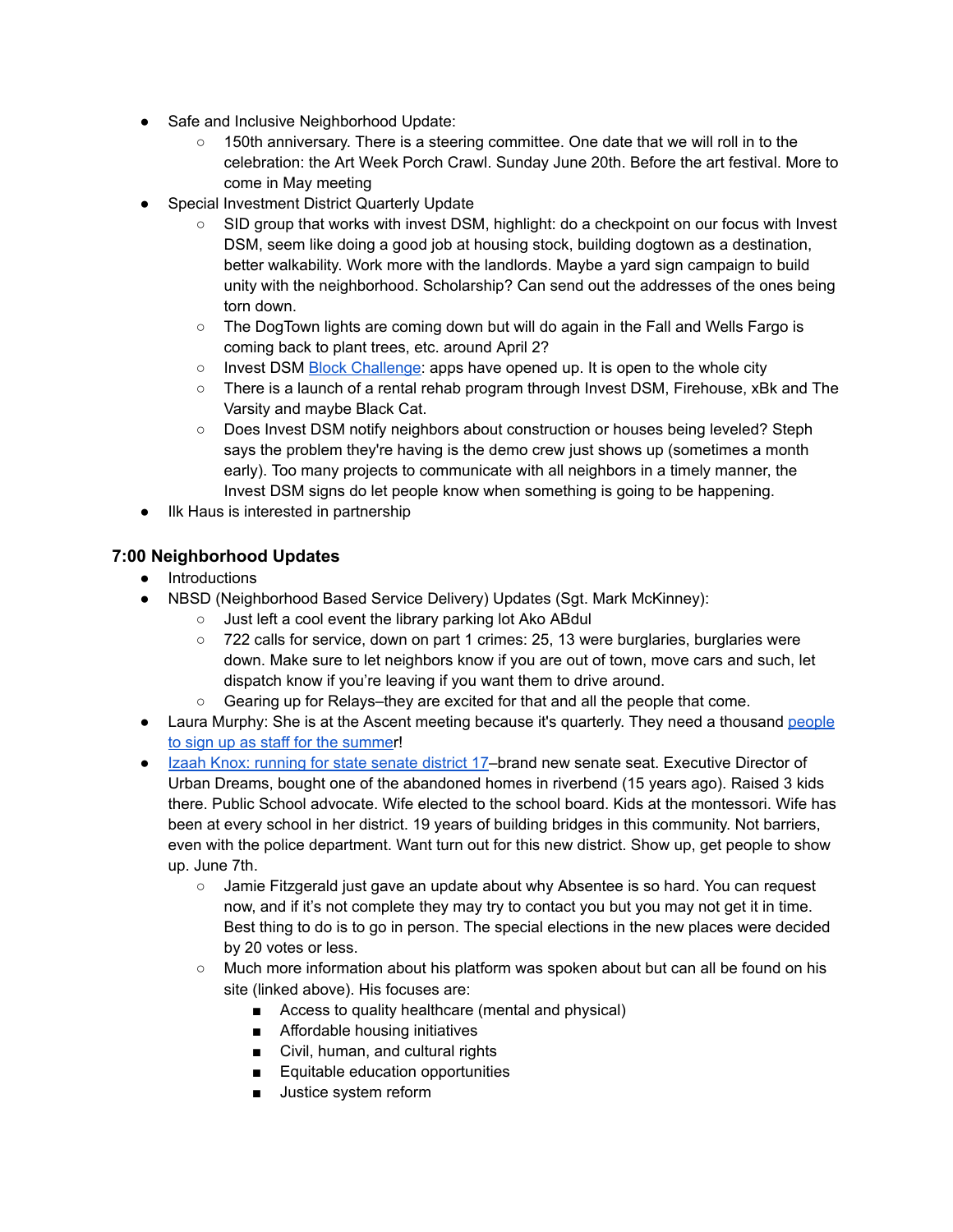- Workforce development
- $\circ$  515-991-9018 his cell.
- Cure Violence, Creative Visions CV3 Violence [Interrupters](https://www.weareiowa.com/article/news/community/cure-violence-project-begins-training-with-staff-selected-for-strong-community-relationships-des-moines-dsm-gun-violence-creative-visions-dmpd/524-a6c73097-b541-4ce3-98e2-075247ce8522): Ivette
	- Contracted with the city on Dec 6, by mid-January had staff hired, by mid-February had all the training. They then had to build their own community-specific program. Develop materials to address, make their presence known and implement the program.
		- Food pantry, crime victims assistance program (anyone victimized by violent crimes)
		- VIP violence interruption project: when the city contracted with Cure Violence, had to determine how much violence and what area. Determined: 2nd ave north of expressway, south of Hickman to 27th street plus Prospect Park. 5 people canvassing and educating.
	- Tim McCoy explained: strategic process on how they develop the team. Built off a model that it's homegrown FROM here FOR here. Able to speak to the people who need help and can relate to the people who need the help. Process called the DRIP: detect (why), respond (who has the best relationship with the people in that area), intervene/interrupt, prevent. They also do workshops and training (ex: understanding personal biases and how we engage with each other). Educating parents. Young kids can have a whole conversation in front of parents and parents may not recognize the lingo.
	- Carl Voss spoke during this part, proud that he voted for this. The community support is what will make it work. The mediation, and that it's comprehensive.
	- Malik Mohammed explained his job is to get us from what we know now to what we better start understanding.
	- Working on getting a hotline, until then, contact info:
		- Ivette Muhammad 515-778-9919 [ivette.muhammad@cvonline.us](mailto:ivette.muhammad@cvonline.us) [ivettesvision@gmail.com](mailto:ivettesvision@gmail.com) (use both emails)
		- Tim McCoy 515-778-9510 or 515-954-5473 [tim.mccoy@cvonline.us](mailto:Tim.mccoy@cvonline.us)
		- Timothy Muhammad 515-778-8359 [timothy.muhammad@cvonline.us](mailto:timothy.muhammad@cvonline.us)

### **Drake [Update:](https://www.drake.edu/community/neighborhoodrelations/) Ryan Arnold**

- Invitation to the groundbreaking celebration for the DMPS community stadium on 25th and forest. School board has approved all construction bids. Will start as soon as possible. Next Wednesday the 20th at 10:00 am. Competition soccer pitch for high school and middle school on the college campus. Great way for students to picture themselves at school. In front of Shivvers.
- Relays is coming. This could be record-breaking crowds for the Relays. Going to be so many reunions, students. If you need cars moved, call Drake public safety: 515-271-2222.
- Street closures:
	- Drake Road Races: Sunday the 24th, Forest ave, 21st, kingman are significant. Everything on the northwest side as well. 6 am to 1 pm.
	- Wednesday the 27th from noon til Saturday the 30th til evening. Forest will be closed 27th to 29th. Soft closures from 24th to 30th Streets. 27th Street north of Forest between Clark and Forest as well.
- Broadlawns community clinic, mobilizing in the 1st week in June, open by August of 2023. Co-locating community health services as well as student health services.
- Bright [College:](https://www.drake.edu/bright/) Out of pocket cost: avg \$800/year. Thanks to partnerships and scholarships (including Urban Dreams). Bunch of wraparound care for the students. Cohort 1: 28, probably double that this fall.